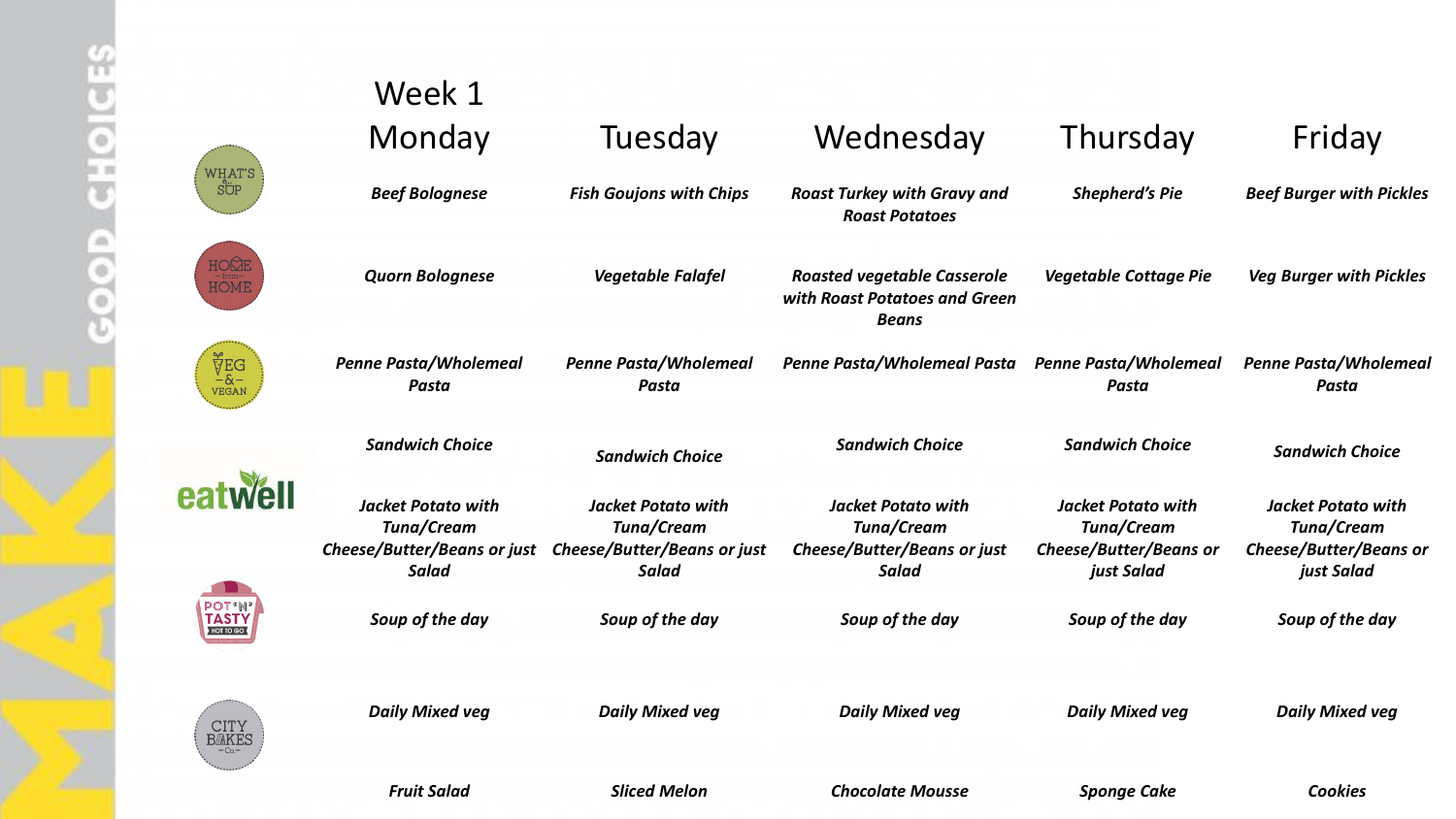e

|                                | Week 2                                                                        |                                                               |                                                                                                    |                                                                                  |                                                                                  |
|--------------------------------|-------------------------------------------------------------------------------|---------------------------------------------------------------|----------------------------------------------------------------------------------------------------|----------------------------------------------------------------------------------|----------------------------------------------------------------------------------|
|                                | Monday                                                                        | Tuesday                                                       | Wednesday                                                                                          | Thursday                                                                         | Friday                                                                           |
| $\rm{HAT'S}$                   | <b>Chicken Shawarma</b>                                                       | <b>Turkey Schnitzel with Rice</b>                             | Tuna Pasta/Tomato Pasta                                                                            | Jacket potato & baked<br>beans<br>Tuna mayo                                      | <b>Homemade Chicken</b><br>nuggets<br>chips                                      |
|                                | a Wrap                                                                        | Pan Fried Vegetable stir fry in Vegetable Schnitzel with Rice | Tuna Pasta/Tomato Pasta                                                                            | <b>Roasted Vegetables</b>                                                        | Veg nuggets                                                                      |
|                                | Penne Pasta/Wholemeal<br>Pasta                                                | Penne Pasta/Wholemeal<br>Pasta                                | Penne Pasta/Wholemeal Pasta                                                                        | <b>Penne Pasta/Wholemeal</b><br>Pasta                                            | Penne Pasta/Wholemea<br>Pasta                                                    |
| ЎЕG<br>−&−<br><sup>∪еgаn</sup> | <b>Sandwich Choice</b>                                                        | <b>Sandwich Choice</b>                                        | <b>Sandwich Choice</b>                                                                             | <b>Sandwich Choice</b>                                                           | <b>Sandwich Choice</b>                                                           |
|                                | <b>Jacket Potato with</b><br><b>Tuna/Cream Cheese/Butter</b><br>or just Salad | <b>Jacket Potato with</b><br>just Salad                       | <b>Jacket Potato with</b><br>Tuna/Cream Cheese/Butter or Tuna/Cream Cheese/Butter or<br>just Salad | <b>Jacket Potato with</b><br>Tuna/Cream<br>Cheese/Butter or just<br><b>Salad</b> | <b>Jacket Potato with</b><br>Tuna/Cream<br>Cheese/Butter or just<br><b>Salad</b> |
|                                | Soup of the day                                                               | Soup of the day                                               | Soup of the day                                                                                    | Soup of the day                                                                  | Soup of the day                                                                  |
|                                | <b>Daily Mixed Veg</b>                                                        | <b>Daily Mixed Veg</b>                                        | <b>Daily Mixed Veg</b>                                                                             | <b>Daily Mixed Veg</b>                                                           | <b>Daily Mixed Veg</b>                                                           |
|                                | <b>Lemon Cake</b>                                                             | <b>Fruit Salad</b>                                            | <b>Marble cake</b>                                                                                 | <b>Sliced Fruit</b>                                                              | <b>Cookies</b>                                                                   |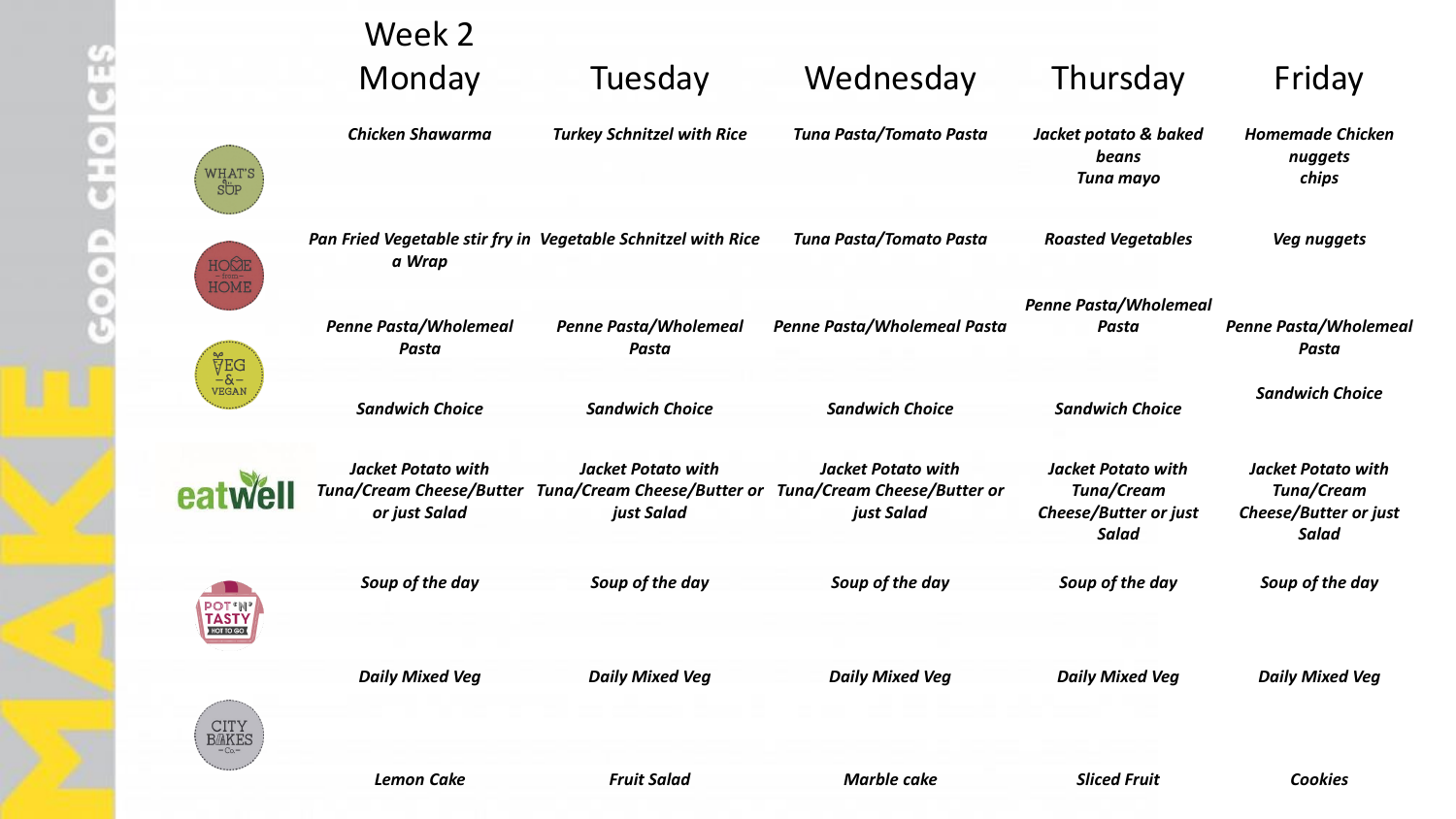|                                             | Week 3                                                                                 |                                                                                        |                                                                                        |                                                                                 |                                                                                 |
|---------------------------------------------|----------------------------------------------------------------------------------------|----------------------------------------------------------------------------------------|----------------------------------------------------------------------------------------|---------------------------------------------------------------------------------|---------------------------------------------------------------------------------|
|                                             |                                                                                        |                                                                                        |                                                                                        |                                                                                 |                                                                                 |
|                                             | Monday                                                                                 | Tuesday                                                                                | Wednesday                                                                              | Thursday                                                                        | Friday                                                                          |
| WHAT'S<br>SÖP                               | <b>Meatballs with Tomato Sauce</b><br>and Cous Cous                                    | <b>Fish Goujons and Chips</b>                                                          | <b>Roasted Chicken Thigh with</b><br><b>Gravy and Mashed Potato</b>                    | <b>Beef Lasagne</b>                                                             | <b>Beef Burger with Pickles</b>                                                 |
| HOQE<br><b>HOME</b>                         | <b>Mixed Roasted Vegetables</b><br>with Cous Cous                                      | <b>Vegetable Falafel</b>                                                               | <b>Vegetable Sausages with</b><br><b>Mashed Potatoes and Gravy</b>                     | <b>Quorn Lasagne</b>                                                            | <b>Veggie Burgers with Pickles</b>                                              |
| ∲EG<br>−&−<br><b>VEGAN</b>                  | <b>Penne Pasta/Wholemeal</b><br><b>Pasta</b>                                           | <b>Penne Pasta/Wholemeal</b><br>Pasta                                                  | Penne Pasta/Wholemeal Pasta                                                            | <b>Penne Pasta/Wholemeal</b><br>Pasta                                           | <b>Penne Pasta/Wholemeal</b><br>Pasta                                           |
|                                             | <b>Sandwich choice</b>                                                                 | <b>Sandwich choice</b>                                                                 | <b>Sandwich choice</b>                                                                 | <b>Sandwich choice</b>                                                          | <b>Sandwich choice</b>                                                          |
| <b>Well</b>                                 | <b>Jacket Potato with</b><br>Tuna/Cream<br>Cheese/Butter/Beans or just<br><b>Salad</b> | <b>Jacket Potato with</b><br>Tuna/Cream<br>Cheese/Butter/Beans or just<br><b>Salad</b> | <b>Jacket Potato with</b><br>Tuna/Cream<br>Cheese/Butter/Beans or just<br><b>Salad</b> | <b>Jacket Potato with</b><br>Tuna/Cream<br>Cheese/Butter/Beans or<br>just Salad | <b>Jacket Potato with</b><br>Tuna/Cream<br>Cheese/Butter/Beans or<br>just Salad |
| <b>POT</b> 'N'<br>TASTY<br><b>IOT TO GO</b> | Soup of the day                                                                        | Soup of the day                                                                        | Soup of the day                                                                        | Soup of the day                                                                 | Soup of the day                                                                 |
| CITY<br><b>BAKES</b>                        | <b>Daily Mixed veg</b>                                                                 | <b>Daily Mixed veg</b>                                                                 | <b>Daily Mixed veg</b>                                                                 | <b>Daily Mixed veg</b>                                                          | <b>Daily Mixed veg</b>                                                          |
|                                             | <b>Jelly</b>                                                                           | <b>Orange Wedges</b>                                                                   | <b>Sponge Cake</b>                                                                     | <b>Fruit Salad</b>                                                              | <b>Cookies</b>                                                                  |